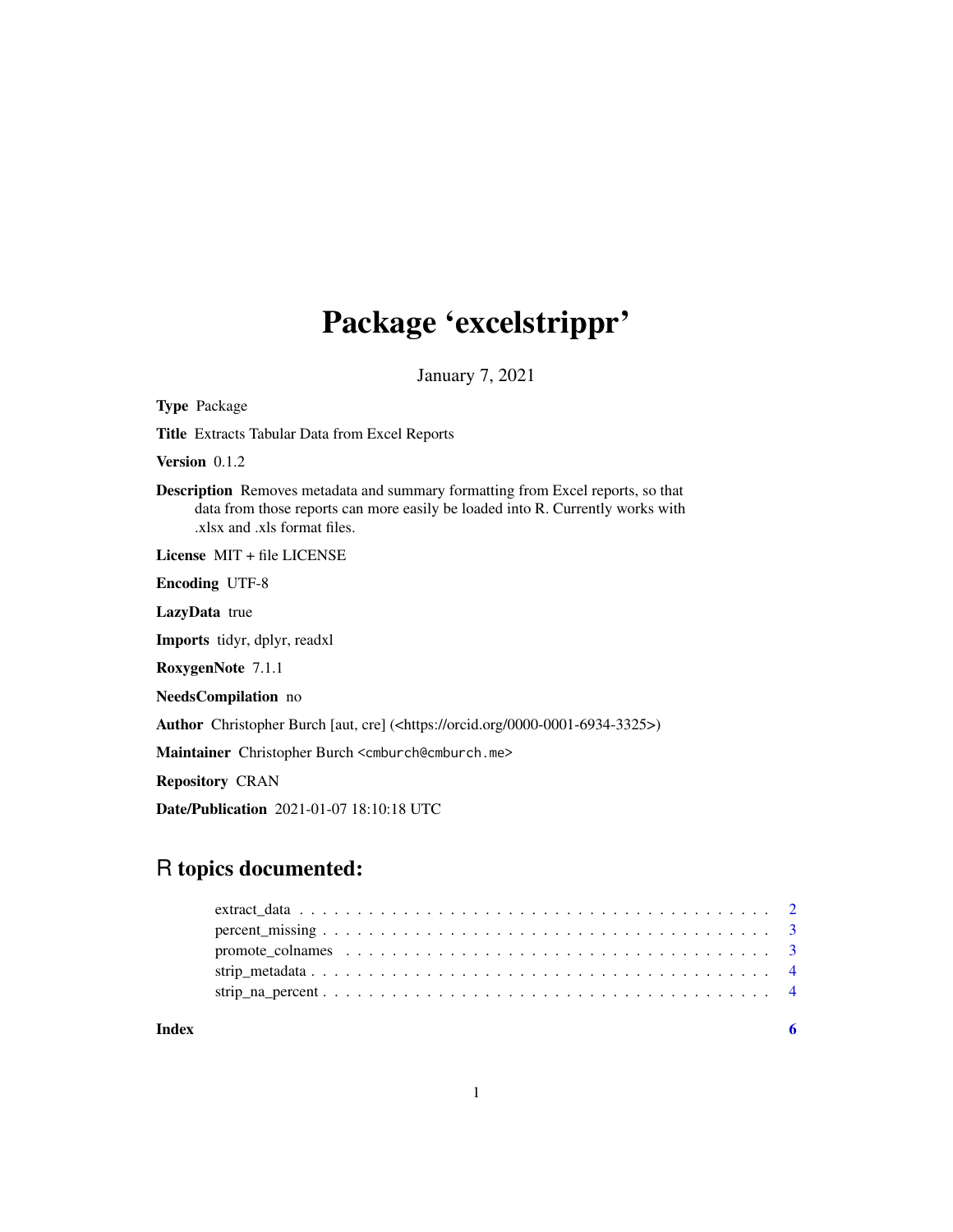<span id="page-1-0"></span>

#### Description

Extract Data from a Report

#### Usage

```
extract_data(
  .df,
  checkcol = NA,
  promote_colnames = TRUE,
  strip_na_greater_than = 0.75
\mathcal{L}
```
#### Arguments

| .df                   | a data frame object.                                                                                                                                  |  |  |  |
|-----------------------|-------------------------------------------------------------------------------------------------------------------------------------------------------|--|--|--|
| checkcol              | numeric. The column number to check for NA values. If not specified, ex-<br>tract_data will attempt to guess the appropriate column.                  |  |  |  |
| promote_colnames      |                                                                                                                                                       |  |  |  |
|                       | logical. Should the first row be promoted to column names?                                                                                            |  |  |  |
| strip_na_greater_than |                                                                                                                                                       |  |  |  |
|                       | double between $0 - 1$ . Drops rows with greater than this percentage of missing<br>values. Defaults to 0.75, or 75 percent or greater missing values |  |  |  |

#### Value

a data frame object.

#### Examples

```
df \le data.frame(`...1` = c("Excel Report", NA, NA, NA),
                   \ldots...2\prime = c(NA, "X", "x_1", "x_2"),
                   \ldots 3 = c(NA, "Y", "y_1", "y_2"),
                   `...4` = c(NA, "Z", "z_1", "z_2"))
extract_data(df)
```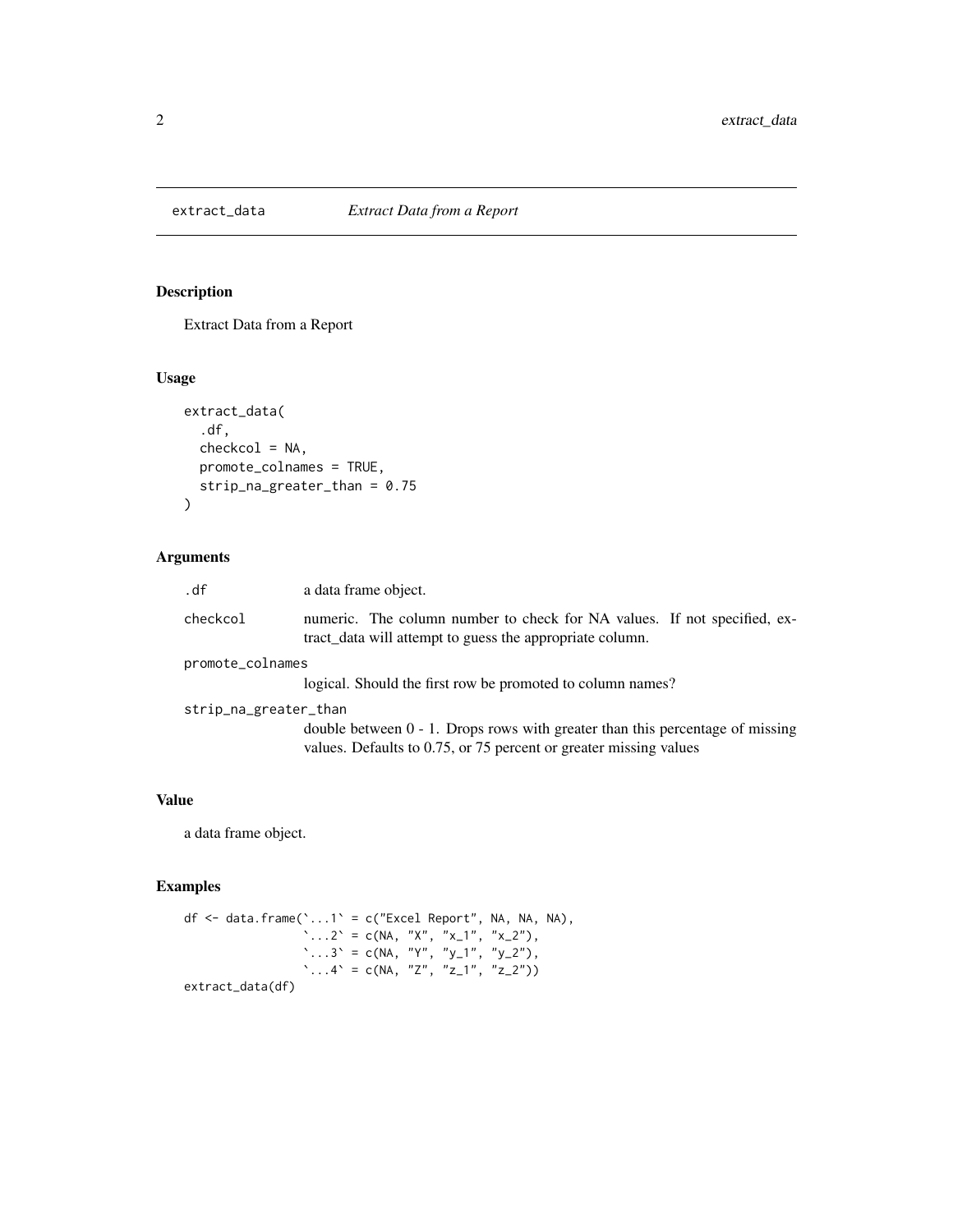<span id="page-2-0"></span>percent\_missing *Determine Row Percentage NA Values*

#### Description

Determine Row Percentage NA Values

#### Usage

```
percent_missing(x)
```
#### Arguments

x a vector

#### Value

a numeric vector containing the percentage of NA values in x

promote\_colnames *Promote Row to Column Names*

#### Description

Promote Row to Column Names

#### Usage

```
promote_colnames(.df, rownum = 1)
```
#### Arguments

| .df    | a data frame                                                      |
|--------|-------------------------------------------------------------------|
| rownum | numeric. The row in the data frame to be promoted to column names |

#### Value

a data frame with the promoted row as column names

#### Examples

```
df <- data.frame(v1 = c("X", "123.45"), v2 = c("Y", "345.67"))
promote_colnames(df)
```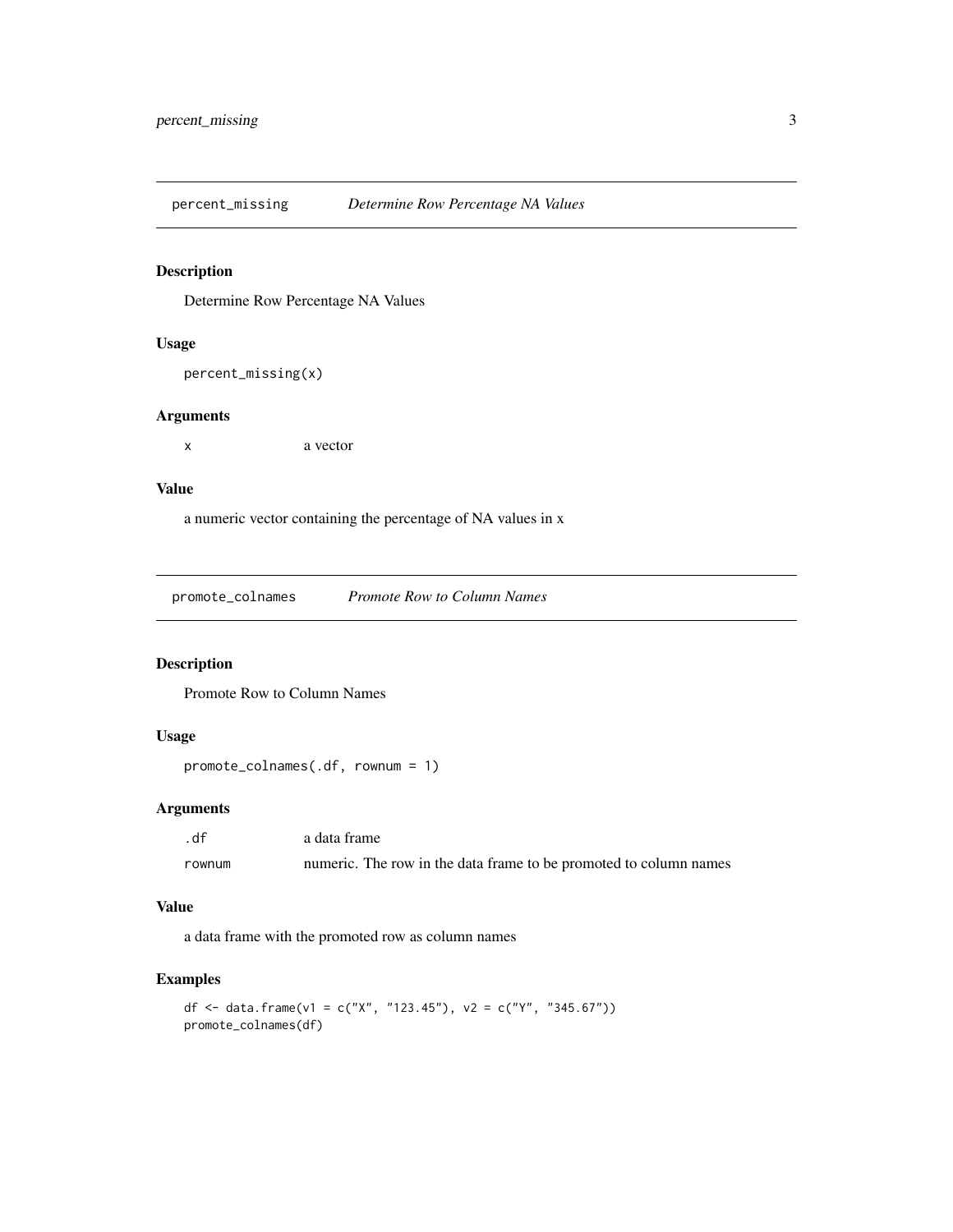<span id="page-3-0"></span>

#### Description

Strip Report MetaData From Excel File

#### Usage

```
strip_metadata(from, promote = NA, ...)
```
#### Arguments

| from                    | the file path to the excel report.                                          |
|-------------------------|-----------------------------------------------------------------------------|
| promote                 | logical. Should first non-NA row be promoted to column names? Default tries |
|                         | to make a reasonable determination.                                         |
| $\cdot$ $\cdot$ $\cdot$ | extra parameters to pass to the read_excel function                         |

#### Value

a data frame containing the tabular data from the report

#### Examples

```
## Not run:
strip_metadata("./man/example/example-report")
# specify a particular sheet
strip_metadata("my-excel-file.xlsx", sheet = "report summary")
```
## End(Not run)

strip\_na\_percent *Remove Rows of a Data Frame by Percent NA Values*

#### Description

Remove Rows of a Data Frame by Percent NA Values

#### Usage

```
strip_na_percent(.df, greater_than = 0.25)
```
#### Arguments

| .df          | a data.frame object                                                                        |
|--------------|--------------------------------------------------------------------------------------------|
| greater_than | double. The cutoff percent of NA values in a row to remove that row. Defaults<br>to $0.25$ |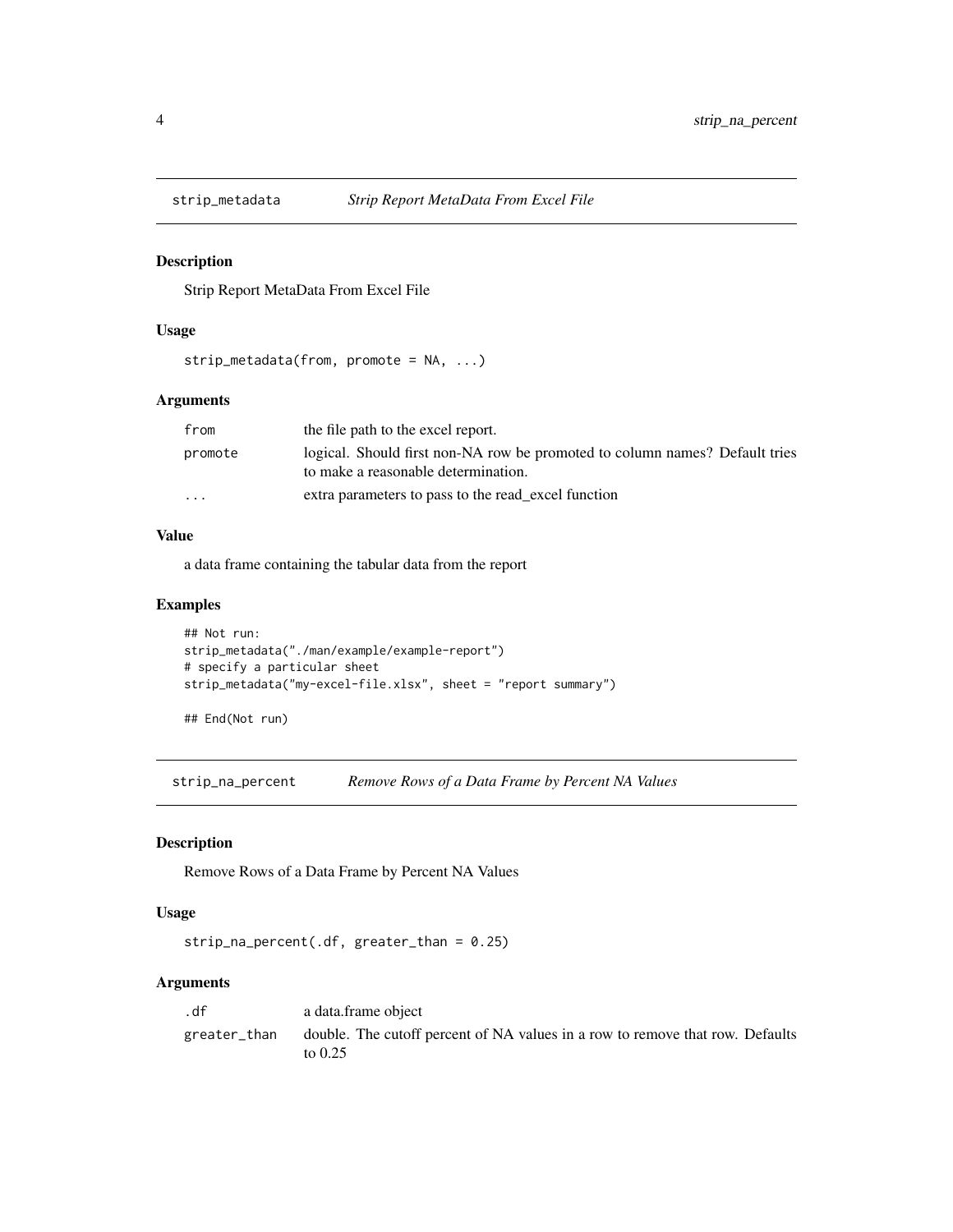strip\_na\_percent 5

#### Value

a data frame with specified rows removed.

#### Examples

```
df \le data.frame(A = runif(5), B = runif(5), C = runif(5))
df$B[3:4] <- NA
df$C[4] <- NA
strip_na_percent(df, greater_than = .5)
```